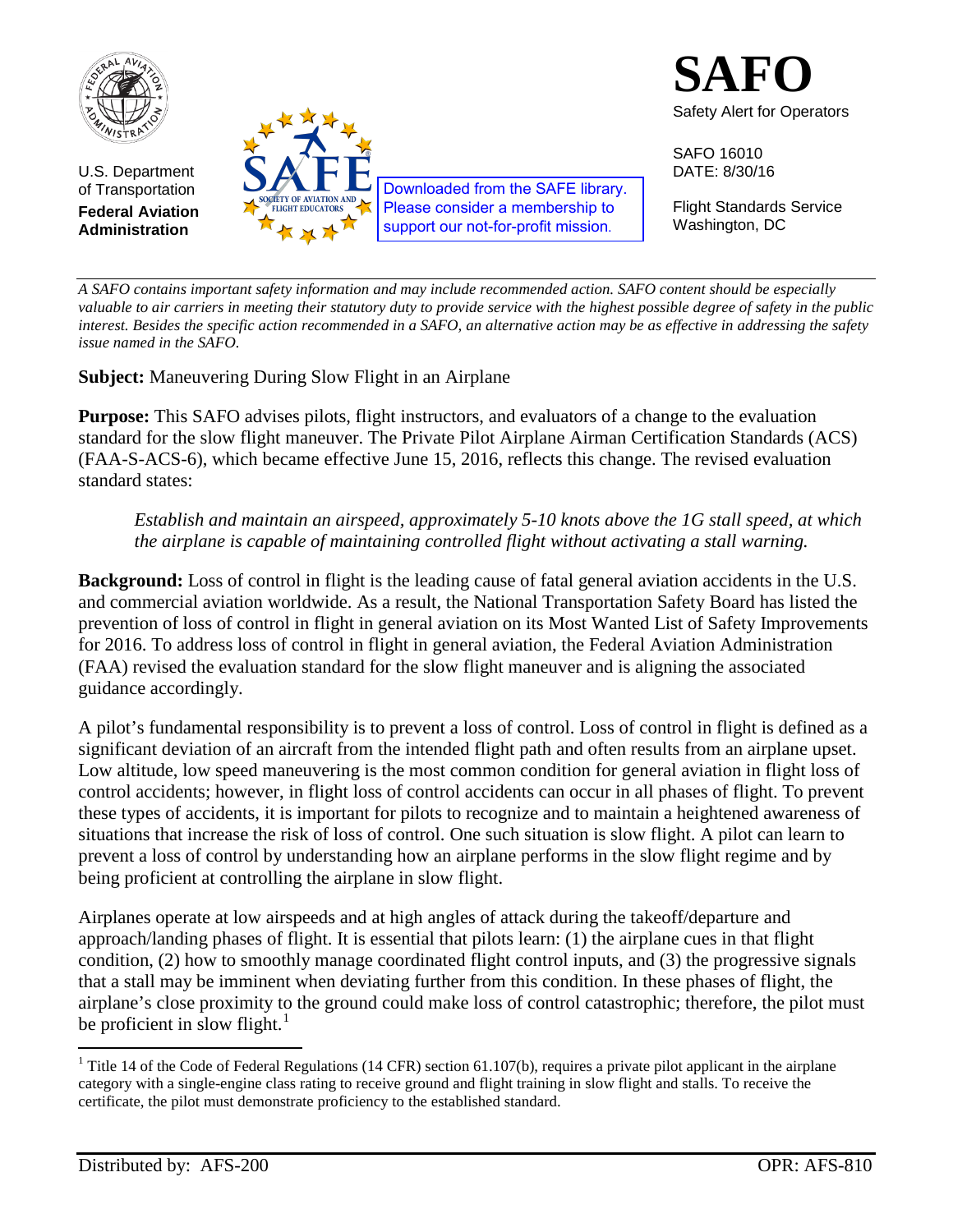**Discussion:** The purpose of performing the slow flight maneuver has not changed from the Private Pilot Airplane Practical Test Standards (PTS), FAA-S-8081-14B. One objective of the slow flight maneuver is to understand the flight characteristics and how the airplane feels with less airflow over the flight control surfaces while in the region of reverse command (i.e., back side of the power curve) near its aerodynamic buffet or stall warning.<sup>[2](#page-1-0)</sup> These flight characteristics include the degraded response to control inputs, the difficulty of maintaining altitude, the need for larger power inputs to accelerate compared to normal flight, and the associated instrument indications. Additional sensory perceptions include seeing less or no horizon as a result of the higher pitch attitude and the reduced ambient sound.

These slow flight characteristics can be experienced, and therefore the learning objective achieved, in climbs, turns, descents, and straight and level flight without intentionally flying the airplane with the stall warning activated. The FAA does not advocate disregarding a stall warning while maneuvering an airplane.<sup>[3](#page-1-1)</sup> With the exception of performing a thoroughly briefed full stall maneuver, a pilot should always perform the stall recovery procedure when a stall warning is activated.

As a result of the Private Pilot Airplane ACS development, and a review of all related guidance material,<sup>[4](#page-1-2)</sup> inconsistencies were discovered. The previous standard for maneuvering during slow flight in the Private Pilot Airplane PTS was for the applicant to establish and to maintain "an airspeed at which any further increase in angle of attack, increase in load factor, or reduction in power, would result in an immediate stall."

The Airplane Flying Handbook (AFH), FAA-H-8083-3, explains slow flight and recommends how to perform the slow flight maneuver. Version A (2004) of the AFH states that one of the elements of slow flight in pilot training and testing is to maneuver the airplane at "the slowest airspeed at which the airplane is capable of maintaining controlled flight without indications of a stall—usually 3 to 5 knots above stalling speed."

According to § 23.207(a), part 23 certificated airplanes must have a "distinctive stall warning." That distinctive warning alerts a pilot of an impending stall and therefore prompts a pilot to perform a stall recovery. When the manufacturer conducts airplane certification testing, the stall warning is required to "begin at a speed exceeding the stalling speed by a margin of not less than 5 knots and must continue until the stall occurs."<sup>[5](#page-1-3)</sup>

Based on the airplane certification standard for a stall warning, a pilot following the AFH guidance of 3-5 knots above the stall speed would most likely be intentionally flying with the stall warning activated, which is a stall indication. Therefore, the AFH guidance to maneuver "without indication of a stall," is

<span id="page-1-0"></span><sup>&</sup>lt;sup>2</sup> Understanding there is variability in when the stall warning activates in different airplanes, pilots should select an airspeed just above the stall warning activation to perform the slow flight maneuver. The 5-10 knot range above the stall speed is a general guide.  $\overline{a}$ 

<span id="page-1-1"></span> $3$  This is consistent with the guidance published in Advisory Circular 120-111, Upset Prevention and Recovery Training.

<span id="page-1-2"></span><sup>4</sup> Through the Aviation Rulemaking Advisory Committee (ARAC) the Airman Certification Standards Workgroup (ACS WG) was established. In addition to the development of the various ACS documents, this group of industry representatives was tasked with reviewing the FAA Handbooks and recommending changes to the guidance so they are aligned with the standard. The FAA considered those recommendations as part of its review of the handbooks and will be publishing revisions where necessary. For more information visit: [https://www.faa.gov/training\\_testing/testing/acs/](https://www.faa.gov/training_testing/testing/acs/)

<span id="page-1-3"></span> $5$  14 CFR § 23.207(c)